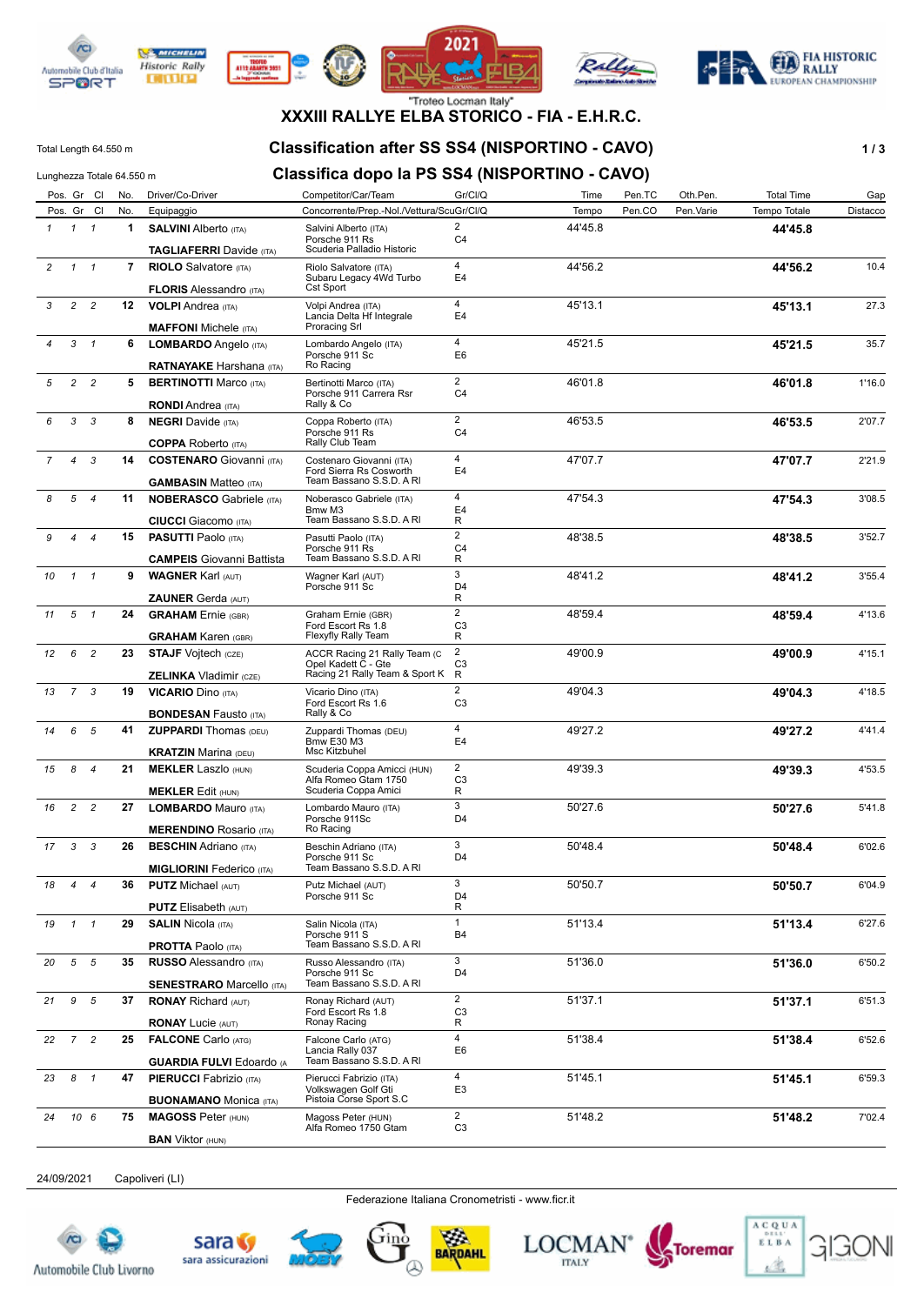

**DITURN** 









#### "Troteo Locman Italy" **XXXIII RALLYE ELBA STORICO - FIA - E.H.R.C.**

### Total Length 64.550 m **Classification after SS SS4 (NISPORTINO - CAVO) 2 / 3**

#### Lunghezza Totale 64.550 m **Classifica dopo la PS SS4 (NISPORTINO - CAVO)**

|     |                | Pos. Gr Cl      | No. | Driver/Co-Driver                                               | Competitor/Car/Team                                                                | Gr/Cl/Q                          | Time      | Pen.TC | Oth.Pen.  | <b>Total Time</b> | Gap      |
|-----|----------------|-----------------|-----|----------------------------------------------------------------|------------------------------------------------------------------------------------|----------------------------------|-----------|--------|-----------|-------------------|----------|
|     |                | Pos. Gr Cl      | No. | Equipaggio                                                     | Concorrente/Prep.-Nol./Vettura/ScuGr/Cl/Q                                          |                                  | Tempo     | Pen.CO | Pen.Varie | Tempo Totale      | Distacco |
| 25  |                | 6 1             | 38  | <b>MANETTI Marco (CHE)</b>                                     | Manetti Marco (CHE)<br>Volkswagen Golf 16S                                         | 3<br>D <sub>3</sub>              | 51'58.7   |        |           | 51'58.7           | 7'12.9   |
|     |                |                 |     | <b>BONANNO</b> Giuseppe (ITA)                                  |                                                                                    | R                                |           |        |           |                   |          |
| 26  |                | 117             | 79  | <b>POTTER James (GBR)</b>                                      | Potter James (GBR)<br>Ford Escort Rs 1.6                                           | $\overline{2}$<br>C <sub>3</sub> | 51'08.0   | 1'00   |           | 52'08.0           | 7'22.2   |
|     |                |                 |     | <b>MCCORMACK Greg (GBR)</b>                                    | Flexyfly Rally Team                                                                | R                                |           |        |           |                   |          |
| 27  |                | 128             | 32  | <b>CORREDIG Pietro (ITA)</b>                                   | Corredig Pietro (ITA)<br><b>Bmw 2002 Tii</b>                                       | $\overline{2}$<br>C <sub>3</sub> | 52'28.3   |        |           | 52'28.3           | 7'42.5   |
|     |                |                 |     | <b>BORGHESE</b> Sonia (ITA)                                    | Team Bassano S.S.D. A RI                                                           | R                                |           |        |           |                   |          |
| 28  |                | 7 <sup>2</sup>  | 49  | <b>PASTRONE</b> Paolo (ITA)                                    | Pastrone Paolo (ITA)<br>Opel Kadett Gte<br>Meteco Corse                            | 3<br>D <sub>3</sub>              | 52'28.6   |        |           | 52'28.6           | 7'42.8   |
|     |                |                 |     | <b>MIRETTI Mara (ITA)</b>                                      |                                                                                    | $\overline{4}$                   |           |        |           |                   |          |
| 29  | 9              | $\mathbf{1}$    | 53  | <b>BONAIUTI</b> Massimo (ITA)<br><b>MAZZOLI</b> Massimo (ITA)  | Bonaiuti Massimo (ITA)<br>Peugeot 309 Gti 16                                       | E <sub>8</sub>                   | 52'54.4   |        |           | 52'54.4           | 8'08.6   |
|     |                | 10 2            | 59  |                                                                |                                                                                    | $\overline{4}$                   | 53'04.3   |        |           | 53'04.3           | 8'18.5   |
| 30  |                |                 |     | <b>TESIO Federico</b> (ITA)<br><b>TORTONE</b> Eraldo (ITA)     | Tesio Federico (ITA)<br>Peugeot 205 1.9 Gti<br>Meteco Corse                        | E <sub>3</sub>                   |           |        |           |                   |          |
| 31  | 8              | 6               | 42  | <b>PELLEGRINO Pierangelo (IT</b>                               | Pellegrino Pierangelo (ITA)                                                        | 3                                | 53'18.0   |        |           | 53'18.0           | 8'32.2   |
|     |                |                 |     | <b>PERUZZI</b> Davide (ITA)                                    | Porsche 911 Sc                                                                     | D <sub>4</sub>                   |           |        |           |                   |          |
|     |                |                 | 22  | <b>NOTHDURFTER Alfons (AUT)</b>                                |                                                                                    | $\overline{4}$                   | 51'39.6   |        | 3'00      |                   | 9'53.8   |
| 32  |                | $11 \quad 6$    |     |                                                                | Nothdurfter Alfons (AUT)<br>Ford Sierra Cosworth 4X4                               | E4                               |           |        |           | 54'39.6           |          |
|     |                |                 |     | <b>NOLTE</b> Juergen (DEU)                                     |                                                                                    | R                                |           |        |           |                   |          |
| 33  | 9              | $\overline{7}$  | 74  | <b>MAYR</b> Siegfried (DEU)                                    | Mayr Siegfried (DEU)<br>Volvo 244                                                  | 3<br>D <sub>4</sub>              | 54'50.9   |        |           | 54'50.9           | 10'05.1  |
|     |                |                 |     | <b>MAYR Renate (DEU)</b>                                       |                                                                                    | R                                |           |        |           |                   |          |
| 34  | $\overline{a}$ | $\overline{c}$  | 31  | <b>PARISI</b> Antonio (ITA)                                    | Parisi Antonio (ITA)<br>Porsche 911 S                                              | $\mathbf{1}$<br><b>B4</b>        | 54'59.7   |        |           | 54'59.7           | 10'13.9  |
|     |                |                 |     | <b>D'ANGELO</b> Giuseppe (ITA)                                 | Rododendri Historic Rally                                                          | R                                |           |        |           |                   |          |
| 35  |                | 10 <sub>1</sub> | 33  | <b>GIUDICELLI</b> Giuseppe Mass                                | Giudicelli Giuseppe Massimo (IT<br>Volkswagen Golf Gti<br>Team Bassano S.S.D. A RI | 3<br>D <sub>2</sub>              | 52'03.2   |        | 3'00      | 55'03.2           | 10'17.4  |
|     |                |                 |     | <b>FERRARI</b> Paola (ITA)                                     |                                                                                    |                                  |           |        |           |                   |          |
| 36  |                | $11 \quad 3$    | 51  | <b>ROCCHIERI</b> Marcello (ITA)<br><b>ROCCHIERI</b> Luca (ITA) | Rocchieri Marcello (ITA)<br>Opel Kadett Gte<br>Scuderia Sport Management           | 3<br>D <sub>3</sub>              | 55'36.8   |        |           | 55'36.8           | 10'51.0  |
|     |                |                 | 44  | <b>GRAGLIA Bruno (ITA)</b>                                     |                                                                                    | $\overline{2}$                   | 56'01.9   | 10     |           |                   |          |
| 37  |                | 13 9            |     | <b>BARBERO</b> Roberto (ITA)                                   | Graglia Bruno (ITA)<br>Fiat Abarth 124 Rally<br>Dolly Motorsport                   | C <sub>3</sub>                   |           |        |           | 56'11.9           | 11'26.1  |
| 38  | 3              | 3               | 43  | <b>PERRICONE Roberto (ITA)</b>                                 | Perricone Roberto (ITA)                                                            | $\mathbf{1}$                     | 57'05.3   |        |           | 57'05.3           | 12'19.5  |
|     |                |                 |     | <b>MOSTI</b> Sara (ITA)                                        | Porsche 911 S<br>Ro Racing                                                         | <b>B4</b>                        |           |        |           |                   |          |
| 39  | $\overline{4}$ | $\overline{4}$  | 77  | <b>FIORITO</b> Carlo (ITA)                                     | Fiorito Carlo (ITA)                                                                | $\mathbf{1}$                     | 57'49.5   |        |           | 57'49.5           | 13'03.7  |
|     |                |                 |     |                                                                | <b>Bmw 2002 Ti</b>                                                                 | <b>B4</b>                        |           |        |           |                   |          |
|     |                |                 |     | <b>BERTONASCO Marina (ITA)</b>                                 | Rododendri Historic Rally                                                          | R                                |           |        |           |                   |          |
| 40  |                | 14 <sub>1</sub> | 81  | <b>CALVERT</b> James (GBR)                                     | Calvert James (GBR)<br>Volkswagen 1303 S                                           | $\overline{2}$<br>C <sub>2</sub> | 57'54.5   |        |           | 57'54.5           | 13'08.7  |
|     |                |                 |     | <b>O'BRIEN</b> James (IRL)                                     |                                                                                    |                                  |           |        |           |                   |          |
| 41  |                | 12 <sub>1</sub> | 71  | <b>PERRONE Bruno Antonio (IT</b>                               | Perrone Bruno Antonio (ITA)<br>Peugeot 205 Gti<br>Novara Corse Srls                | $\overline{4}$<br>E <sub>2</sub> | 59'01.9   |        |           | 59'01.9           | 14'16.1  |
|     |                |                 |     | <b>GUERZONI</b> Giovanni (ITA)                                 |                                                                                    |                                  |           |        |           |                   |          |
| 42  |                | 13 1            | 73  | <b>MASINI</b> Emanuele (ITA)<br><b>MASINI</b> Claudia (ITA)    | Masini Emanuele (ITA)<br>Peugeot 205 Rallye<br>Scuderia Etruria Racing             | 4<br>E <sub>1</sub>              | 56'56.6   |        | 3'00      | 59'56.6           | 15'10.8  |
| 43  |                | 12 <sub>4</sub> | 52  | <b>BARERA Luigi (ITA)</b>                                      | Barera Luigi (ITA)                                                                 | 3                                | 1:01'32.6 |        |           | 1:01'32.6         | 16'46.8  |
|     |                |                 |     | <b>ROBBIN Erik (ITA)</b>                                       | Opel Kadett C-Gte<br>New Turbomark Rally Team Asd                                  | D <sub>3</sub>                   |           |        |           |                   |          |
| 44  |                | 13 <sup>2</sup> | 78  | <b>JONES Tim (GBR)</b>                                         | Jones Tim (GBR)                                                                    | 3                                | 1:02'14.1 | 1'20   |           | 1:03'34.1         | 18'48.3  |
|     |                |                 |     | <b>JONES</b> Steve (GBR)                                       | Chrysler Sunbeam                                                                   | D <sub>2</sub><br>R              |           |        |           |                   |          |
| 45  |                | $5 \quad 1$     | 76  | <b>PAVLIK</b> Michal (CZE)                                     | Pavlik Michal (CZE)                                                                | $\mathbf{1}$                     | 1:08'35.9 |        |           | 1:08'35.9         | 23'50.1  |
|     |                |                 |     |                                                                | Saab 96 Sport                                                                      | B <sub>1</sub>                   |           |        |           |                   |          |
|     |                |                 | 39  | <b>DI LENARDO Monika (CZE)</b>                                 | Reitsperger Georg (AUT)                                                            | 3                                |           |        |           | <b>NS SS SS4</b>  |          |
| RET |                |                 |     | <b>REITSPERGER Georg (AUT)</b><br><b>SUTLOVIC Lana (HRV)</b>   | Volkswagen Golf 16 S                                                               | D <sub>2</sub><br>R              |           |        |           |                   |          |
|     |                |                 |     |                                                                |                                                                                    | $\overline{4}$                   |           |        |           | <b>RET SS SS4</b> |          |
| RET |                |                 | 54  | <b>BURKART</b> Stefan (DEU)                                    | Burkart Stefan (DEU)<br>Mazda 323 Gtx                                              | E <sub>4</sub>                   |           |        |           |                   |          |
|     |                |                 | 56  | <b>KORZ</b> Harald (DEU)                                       |                                                                                    | 3                                |           |        |           | <b>RET SS SS4</b> |          |
| RET |                |                 |     | <b>CHIVELLI</b> Luciano (ITA)<br><b>CHIVELLI</b> Lorena (ITA)  | Chivelli Luciano (ITA)<br>Fiat 127 Sport 70 Hp<br>Rally Club Team                  | D <sub>0</sub>                   |           |        |           |                   |          |

24/09/2021 Capoliveri (LI)

Federazione Italiana Cronometristi - www.ficr.it